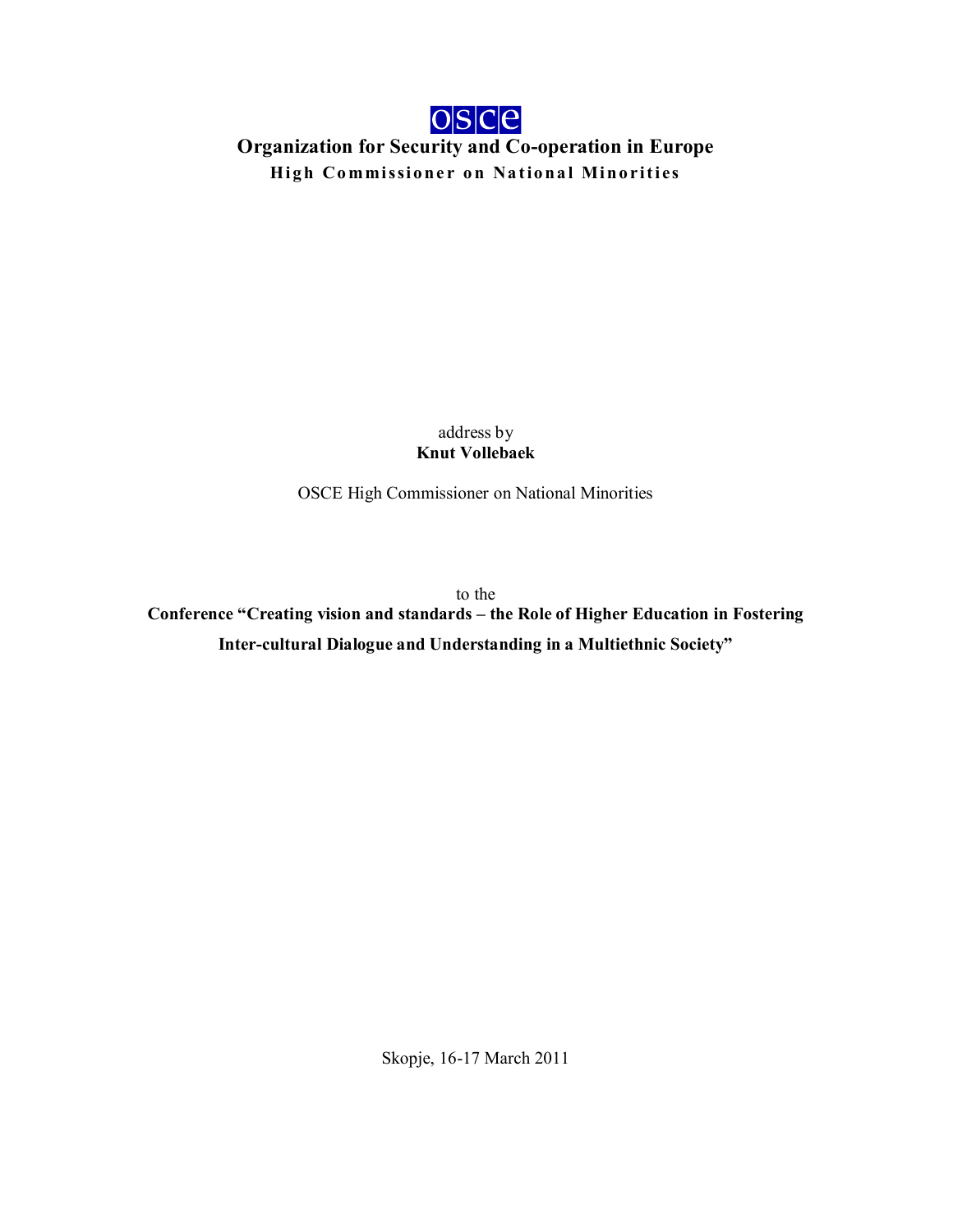Deputy Prime Minister, Minister, Rector, Ladies and Gentlemen,

Let me first of all thank the organizers, UNESCO and the University of St Cyril and Methodius and its Faculty of Philosophy, for inviting me to speak at this important conference on higher education and its role in fostering intercultural dialogue and understanding in a multi-ethnic society.

This conference is very topical, not only for this country, but for all countries that are multi-ethnic and strive to build a cohesive and stable society. Time and again, I have seen that there is a clear link between education and peace. I have learned that it is essential to recognize that education is a security issue, and as such is highly relevant to my conflict prevention mandate.

I am therefore particularly pleased that Deputy Prime Minister Ademi and the Minister of Education, Mr. Todorov, are with us today. Their presence is a confirmation of the importance the Government also attaches to education and its role in building a multicultural society. It also shows the Government's readiness to involve the academic community in the process of reforming the educational system.

There is a long history of co-operation between the institution I represent and this country in the field of education. You will recall that the first High Commissioner, Mr. Max van der Stoel, was actively engaged in addressing concerns regarding access to higher education in the mother tongue for the Albanian community. This involvement was strategic because at the time, tensions had dramatically increased in the country and culminated with open violence during 2001. Efforts were then made to find innovative solutions, which resulted in the successful establishment of the South East European University (SEEU) in September 2001, a private tertiary education institution offering instruction in Albanian, Macedonian and English. This University has played an important role in de-escalating the conflict. It has also demonstrated that members of the two communities can study together if provided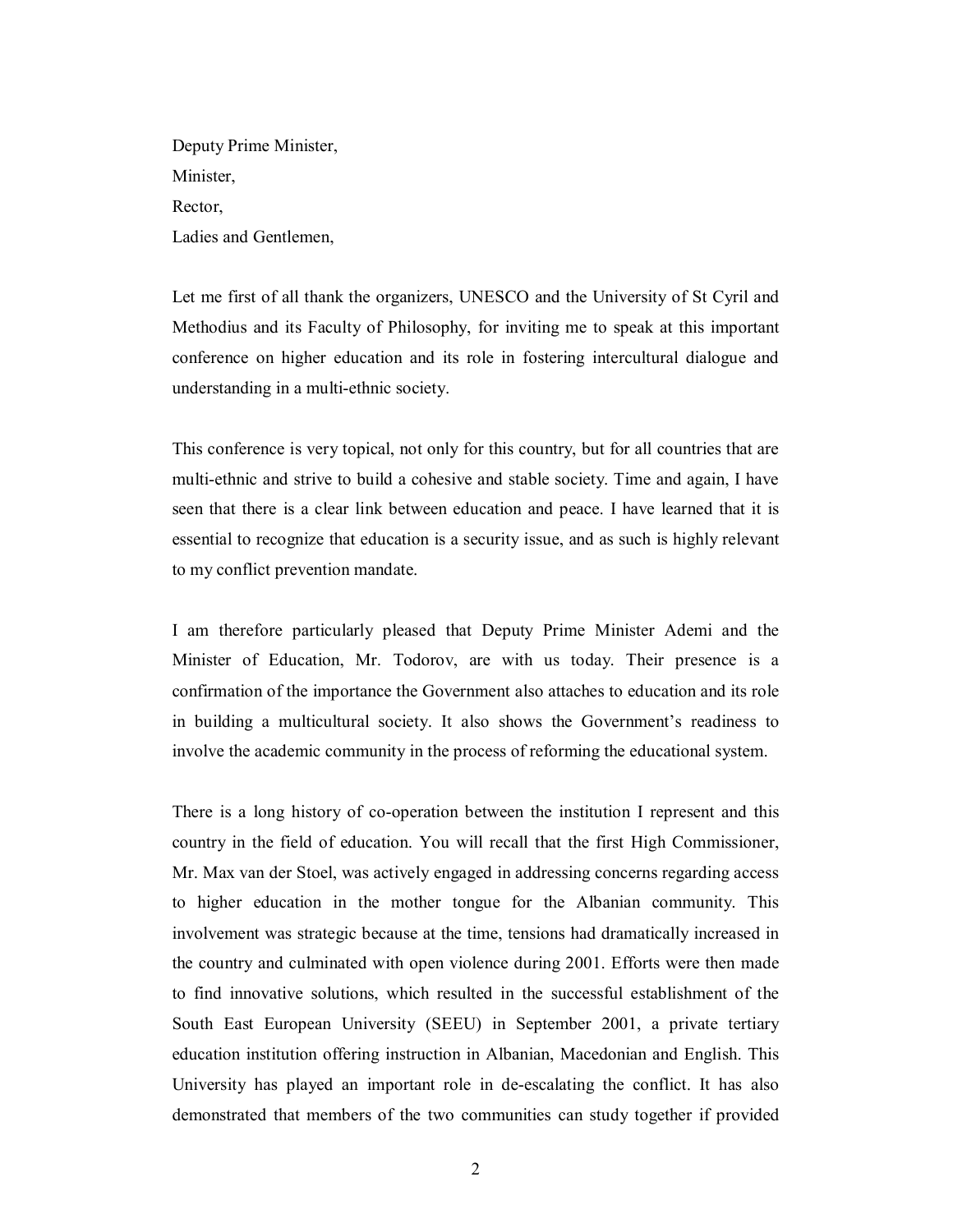with an enabling environment. I am therefore pleased that, ten years after the opening of the SEEU in Tetovo, universities are once more at the forefront of this debate.

And the timing is right, with two important benchmarks in place:

The first benchmark is the *Ohrid Framework Agreement* (OFA). This country will celebrate the 10th anniversary in August of the agreement which paved the way for substantial progress in the participation of ethnic communities in its society. This was made possible through mother-tongue education in primary and secondary schools, through a process of decentralization which has allowed for more ethnic community ownership in the municipalities, and through the support of equal opportunities in employment, especially in public administration.

Yet, the limited social interaction between ethnic Albanians and ethnic Macedonians remains a source of concern to me. In particular the separation of ethnic communities through parallel education systems has nurtured misunderstanding and a lack of trust between the communities, leading to tensions and sometimes violence in schools.

This brings us to the second benchmark, namely the Government's *Strategy for Integrated Education,* adopted last October. This policy represents a long-term commitment to ensure that the country's education system bridges the ethnic gap between the communities and, indeed, fosters integration of the society. The authorities are to be congratulated for having made this decisive step. However, their task is complex and may be resisted, if not sufficiently explained to all segments of society. This Conference allows us to do exactly that, at a time when discussions on early elections dominate the political agenda and make it hard for any idea of education reform to receive the attention it would normally warrant.

## Ladies and Gentlemen,

As parents we want our children to have a good quality education, and it is important for all of society that education is free of discrimination and ensures equal access for and treatment of all pupils. It is legitimate to expect that education should provide children with the means to develop their capabilities as well as personalities in order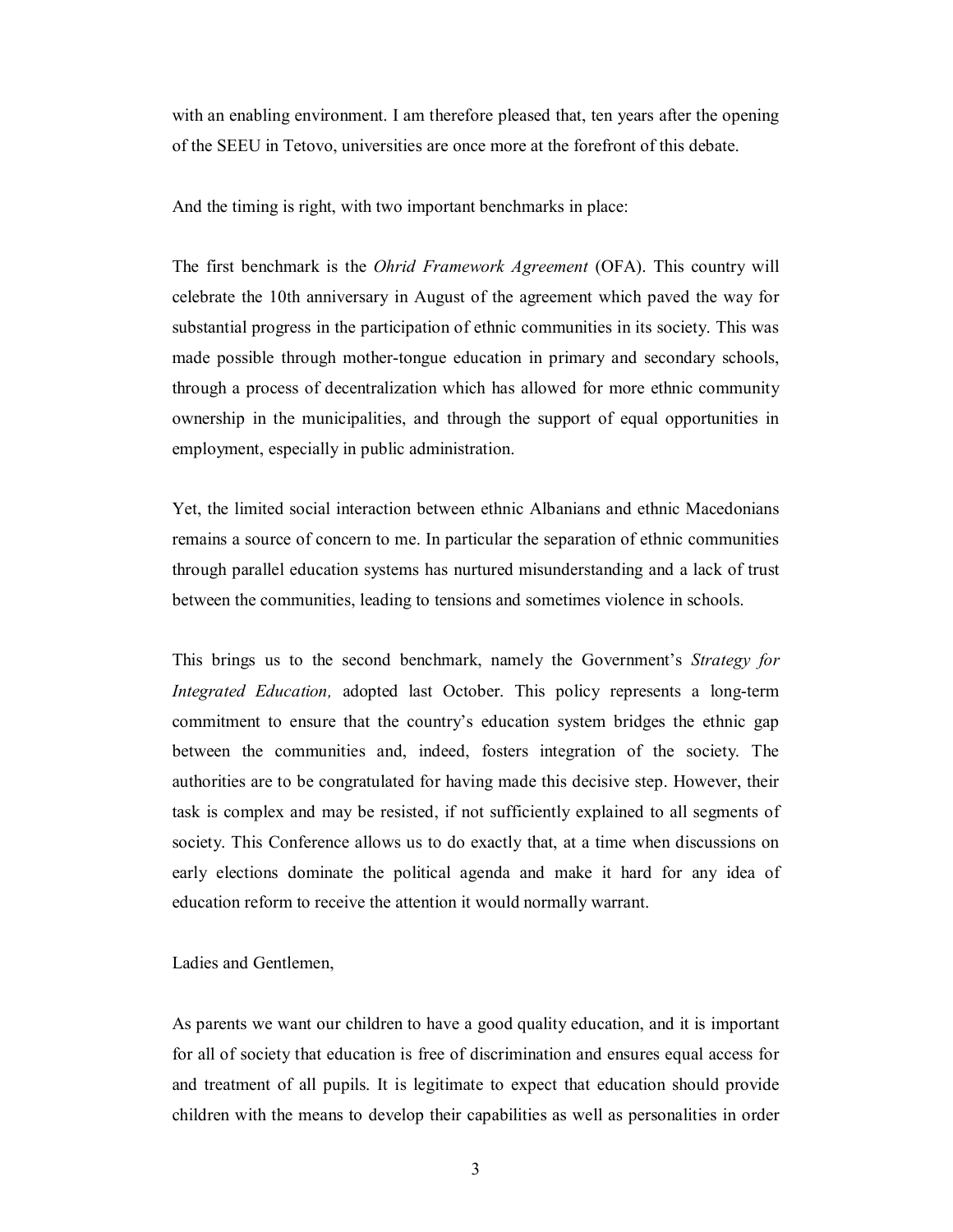to become full members of society. In many respects, education is a pre-condition for the fulfilment of many other rights and freedoms – such as the right to participation, association, freedom of expression – which are all instrumental for democratic stability and economic prosperity. School provides children not only with educational attainment but promotes social cohesion by enhancing a shared sense of belonging among individuals of different backgrounds

There may seem to be an inherent tension between this societal objective of education and the right of children to preserve and develop their own culture and identity. Therefore, investing in education must be done in a way that maintains an appropriate balance between these two goals. The recently adopted Strategy on Integrated Education fully embraces this approach.

Integrated education is based on the principle that by bringing pupils from different ethnic backgrounds together in a shared learning environment, they can learn to understand, respect and accept each other. Integrated education is an education system that does not assimilate or separate pupils, but rather tries to reconcile the two goals I mentioned earlier, namely societal cohesion and individual identity, by providing a space for children to meet and learn how to understand and respect different cultures, languages and traditions.

In theory the principle is easily understood and its merits recognized. In practice, achieving integrated education is a complex task.

Naturally, language is an essential element of integrated education. Multi-ethnic societies should be concerned with providing opportunities for ethnic communities to learn and receive instruction in their mother tongue. This right, however, needs to be combined with appropriate tuition in the State language in order for all to be able to fully participate in society.

Integrated education is however not confined to language learning. It also involves curriculum development and textbooks, including history textbooks, which should reflect the multi-ethnic composition of the society. In my experience the development of curricula and teaching materials that include the teaching of the history, culture and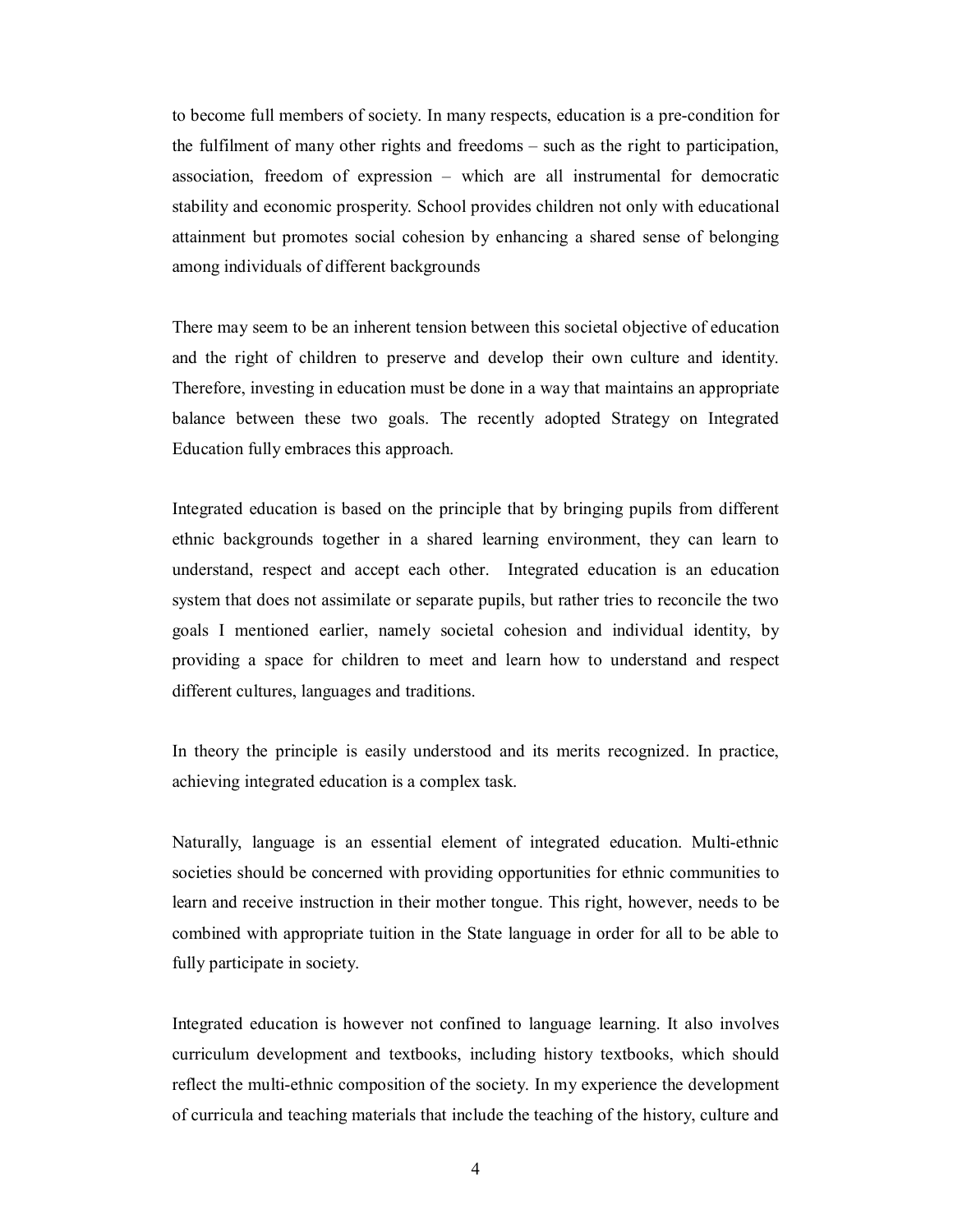traditions of the various ethnic communities can be efficient tools to foster integration. And it can be even more efficient when the curriculum content is developed with the participation of representatives of the various ethnic communities.

Another central component is to ensure engagement. Policies of integrated education should create the necessary conditions to involve all stakeholders at all levels of Government, and at the same time, strive to ensure that decisions are made at a level that is as close as possible to the parents and those receiving education. This will enable those directly affected to be heard and to have their views taken into account.

Ladies and Gentlemen:

Our societies are multicultural. This is first and foremost a reality, before it becomes a political model.

I believe that in a contemporary setting, we want our children to be responsible citizens, able to adapt to and access a large range of opportunities enabling them to fulfil their potential and enjoy a meaningful life. This is not an easy path, and being able to embrace the complexity of our world is not something that may be enjoyed by just saying to our children that they have to seize such an opportunity. This comes with education. And it starts by understanding the complexity of our own environment, including the culture and history of different ethnic groups among whom we live.

In my years as High Commissioner, I have observed that a trend of separation along ethnic lines in the field of education is on the rise in many countries. This limits the future of our children and is worrying. I have therefore been engaged in a range of activities – also in this region – to ensure that educational policies address and counter such segregation along ethnic lines and, in so doing, provide a balanced approach, allowing for each and everyone's personal development, while promoting the cohesion of the broader society. I intend to develop some further guidelines on the content of and the means for achieving integrated education in order to assist States and all relevant stakeholders to capitalize on the constructive role of education in managing diversity.